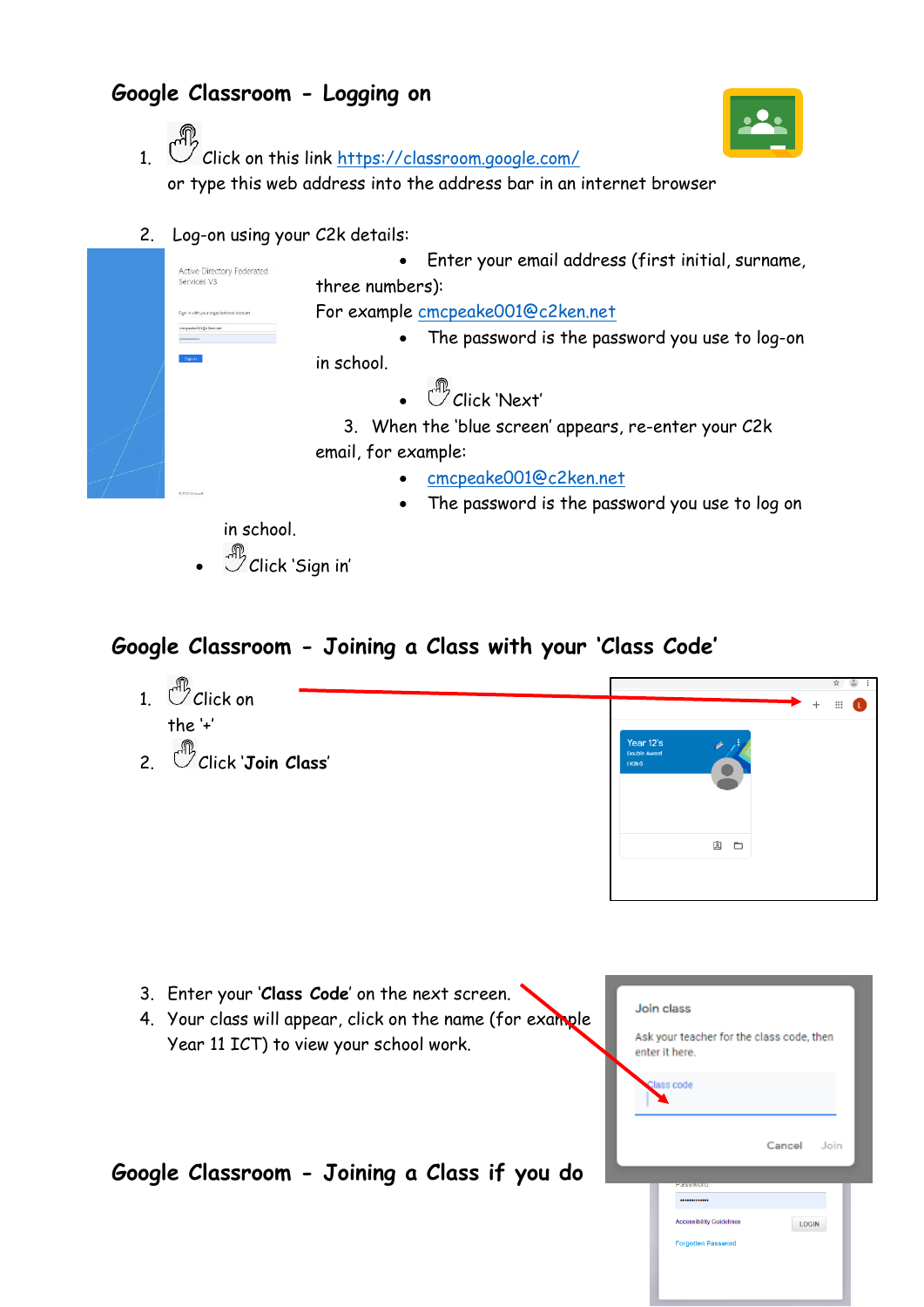## **not have a 'Class Code'**

- 1. Chick on this link [http://www.c2kschools.net](http://www.c2kschools.net/) or type this web address into the address bar in an internet browser
- 2. Type in your C2k username (for example cmcpeake001) and password. Then<sup>ch</sup> click the Login button



- 5. Click on the **G Suite for Education** link
- 6. Next, click on the **Google Classroom Launch App** button
- 7. Continue to log in as shown on **Page 1.**
- 8. You should now have accessed your Google Classroom.
- 9. If you still cannot access Google Classroom check your school email for a **Class Code** from your teacher. See instructions on **Page 3**



**Checking School Emails or Sending an Email to a Teacher**